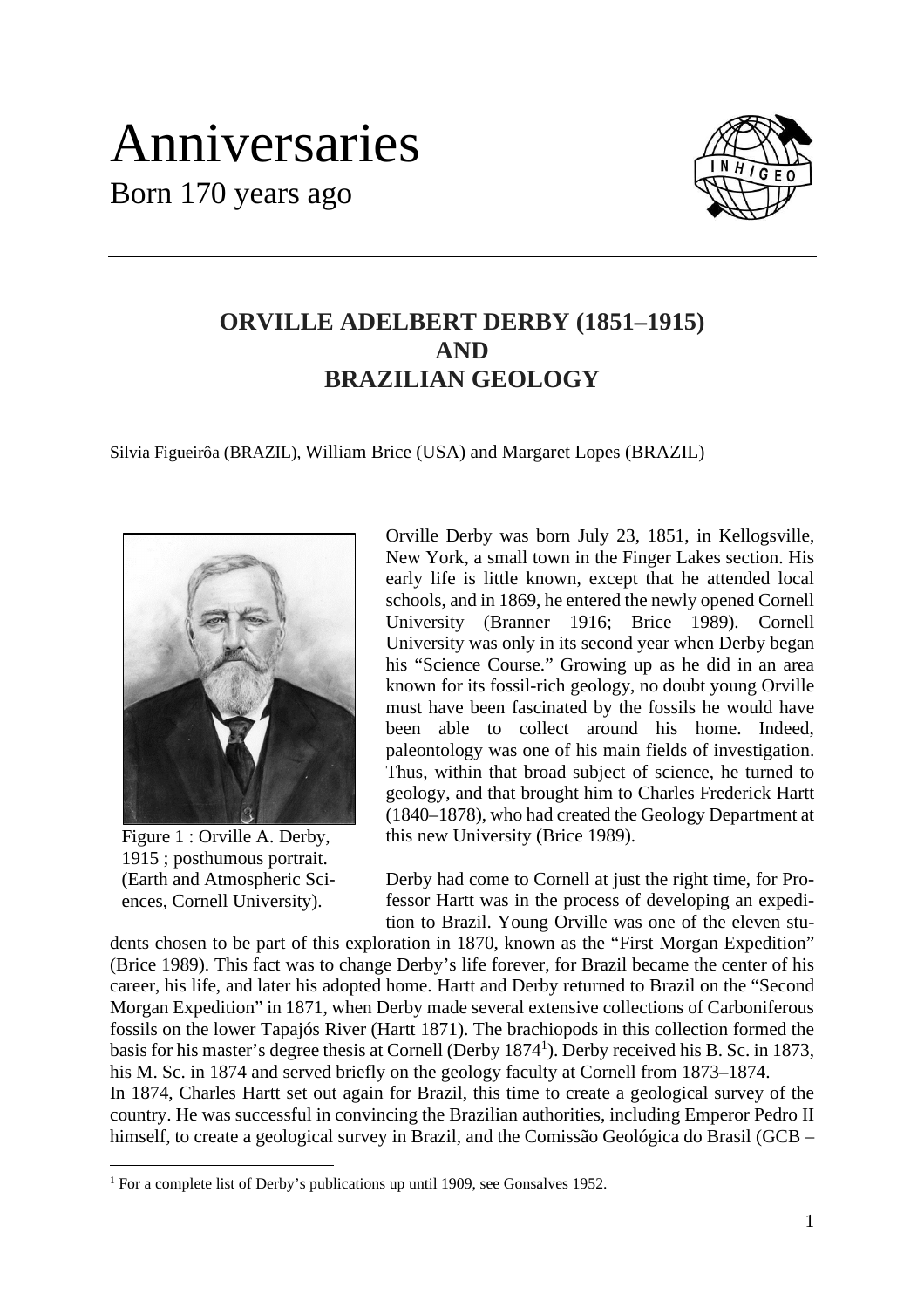Brazilian Geological Commission) was founded on April 30, 1875, following the institutional model of the North American State Geological Surveys (Figueirôa 2007). Derby, who had been left in charge of the Cornell Department in Hartt's absence, joined the group in Rio de Janeiro in December of that year. For various reasons, the GCB only lasted until January of 1878, and Hartt died of yellow fever in March of that same year. Derby decided to stay in Brazil and obtained a position at the National Museum on June 1, 1879. His primary responsibility was to preserve the Commission's work, especially the many samples that had been collected<sup>2</sup>, which allowed him to continue the study of Brazilian geology, and to complete former Commission projects. The results were published in the National Museum's journal (Archivos do Museu Nacional) (Lopes 2020).

Although the first national Survey had been dissolved, there was still geological interest at the state level. Therefore, the São Paulo government invited Derby to head the first geological Survey for the state, and he kept his Museum position as well. The creation and direction of the Comissão Geográfica e Geológica de São Paulo (CGG – Geographical and Geological Commission of São Paulo), founded on March 1886, was one of Derby's most prolonged and most significant scientific actions. He tried to revive the CGB on a local scale, modeling this new institution on the same framework. The São Paulo Commission had the main charge of creating an inventory of the natural resources and mapping the whole territory of the state, especially locating soils appropriate for coffee plantations. Because much of this work was done in relatively unknown areas, one of the first things Derby did was to start a topographic division to produce the basic regional maps on a scale of 1:100.000.

He finally resigned from the Museum, but he held the São Paulo survey position until 1905. Then, he briefly headed the Survey of Lands and Mines of the State of Bahia and acted as a De Beers consultant on Brazilian diamonds. In 1906 he was asked to create the Serviço Geológico e Mineralógico do Brasil (SGMB – Brazilian Geological and Mineralogical Survey), a new national geological survey, which saw the light on January 10, 1907. Thus, Derby was able to continue Hartt's original project; but he was more successful, for that organization, though under different names, still exists today. He left a peculiar mark on the SGMB: unlike other surveys, the problem of droughts, water supply, and irrigation, mainly in the Northeastern Brazilian states, was paramount.

In mid-1915 Derby finally became a Brazilian citizen and his life seemed to be settled. However, at the age of 64, Derby unexpectedly committed suicide on November 27, 1915, in the hotel room where he lived for years. Derby's sudden suicide caused the Survey officials to realize they had no recent photographs of him. Several assistants were immediately sent to the hotel, where they sat his body in a chair, propped his eyes open with match sticks, and took his photograph posthumously. The match-stick images were taken out during processing. That likeness was used on a Brazilian postage stamp commemorating the 100th anniversary of his birth in 1951, and on the Derby Medal created that same year (Brice 1989).

Over his lifetime Derby published 173 influential papers about various aspects of Brazilian geology and helped create two national surveys and one state geological survey. Although not a native of that country, he was one of the foreign scientists who participated in the shaping of Brazilian geosciences. Hence, he is considered one of the most outstanding geoscientists of Brazil and deserves being remembered on the 170th anniversary of his birth.

<sup>&</sup>lt;sup>2</sup> Unfortunately, much of this material was lost in the tragic fire at the National Museum in Rio de Janeiro on September 26, 2018.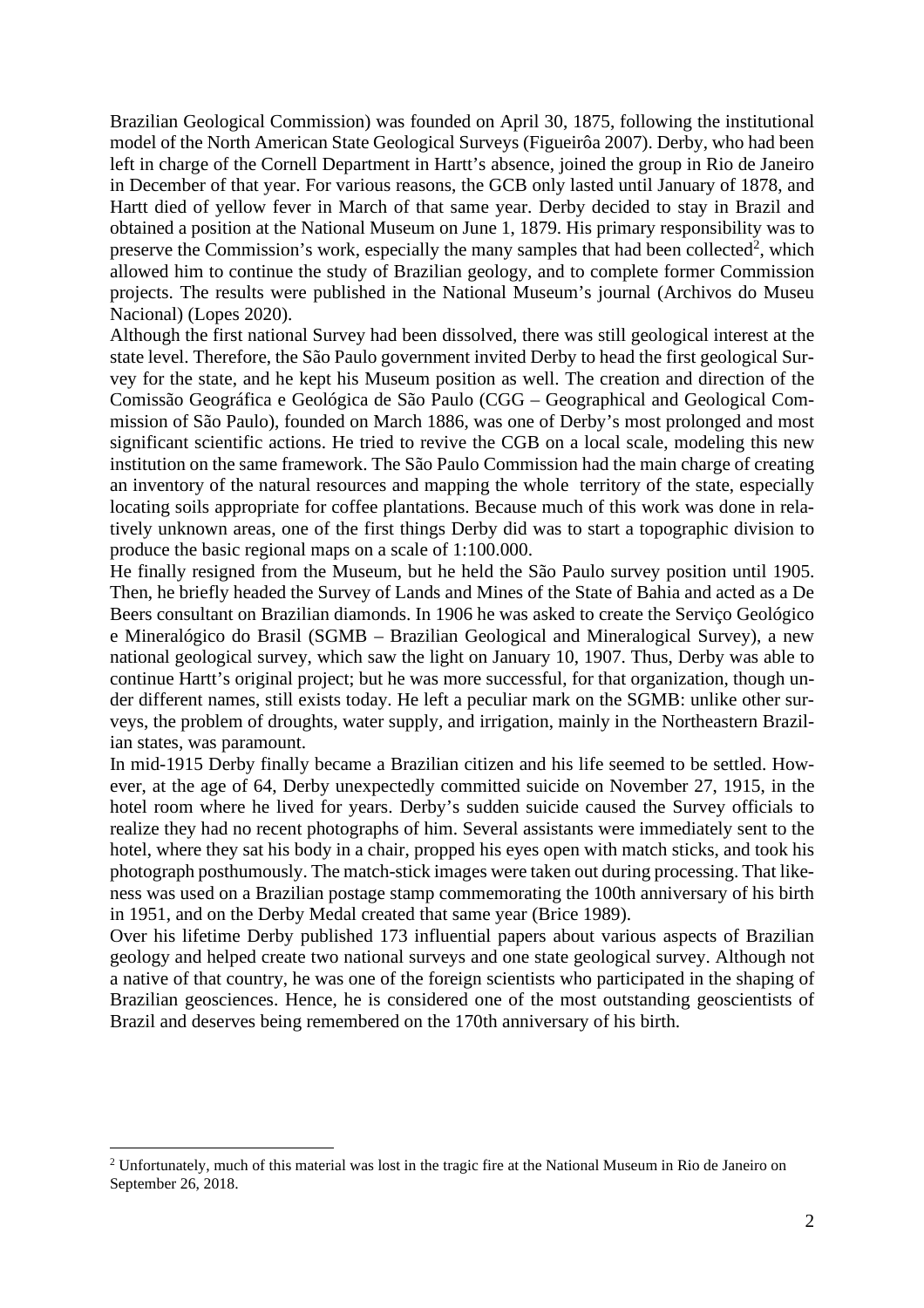

Figure 2: Graphic display of Derby's scientific works (Gonsalves 1952)

## **Further Reading**

BRICE, W. R. 1989. *Cornell geology through the years:* Cornell Engineering Histories, volume 2, College of Engineering, Cornell University, Ithaca, NY, 230 pp.

DERBY, O. A. 1874. On the Carboniferous brachiopods of Itaitúba, Rio Tapajós, Province of Pará, Brazil. *Bull. Cornell University (Science)*, **1**(2), 1–63.

FIGUEIRÔA, S. F. de M. 2007. Geological surveys in the tropics: The Brazilian experience (1875–1934). *Earth Sciences History* **26**(1), 151–171.

GONSALVES, A. D. 1952. *Orville A. Derby's Studies on the paleontology of Brazil. Selection and coordination of some of this geologist's out of print and rare works*. Executive Commission for the 1<sup>st</sup> Centenary Commemorating the Birth of Orville A. Derby. Sponsored by the American Embassy in Brazil. Rio de Janeiro.

HARTT, Ch. F. 1871. Discovery of Lower Carboniferous fossils on the Rio Tapajos (A letter written near Monte Alegre, Rio Amazonas, October 5, 1871). *American Naturalist, An Illustrated Magazine of Natural History*, **4**, 694–695.

LOPES, M. M. 2020. Cataloguing the fauna of Deep Time: paleontological collections in Brazil in the beginning of the 20<sup>th</sup> Century. *Colligo. Revue dédiée de naturalia & artificialia* **3**, 1–12.

\_\_\_\_\_\_\_\_\_\_\_\_\_\_\_\_\_\_\_\_\_\_\_\_\_\_\_\_\_\_\_\_\_\_\_\_\_\_\_\_\_\_\_\_\_\_\_\_\_\_\_\_\_\_\_\_\_\_\_\_\_\_\_\_\_\_\_\_\_\_\_\_\_